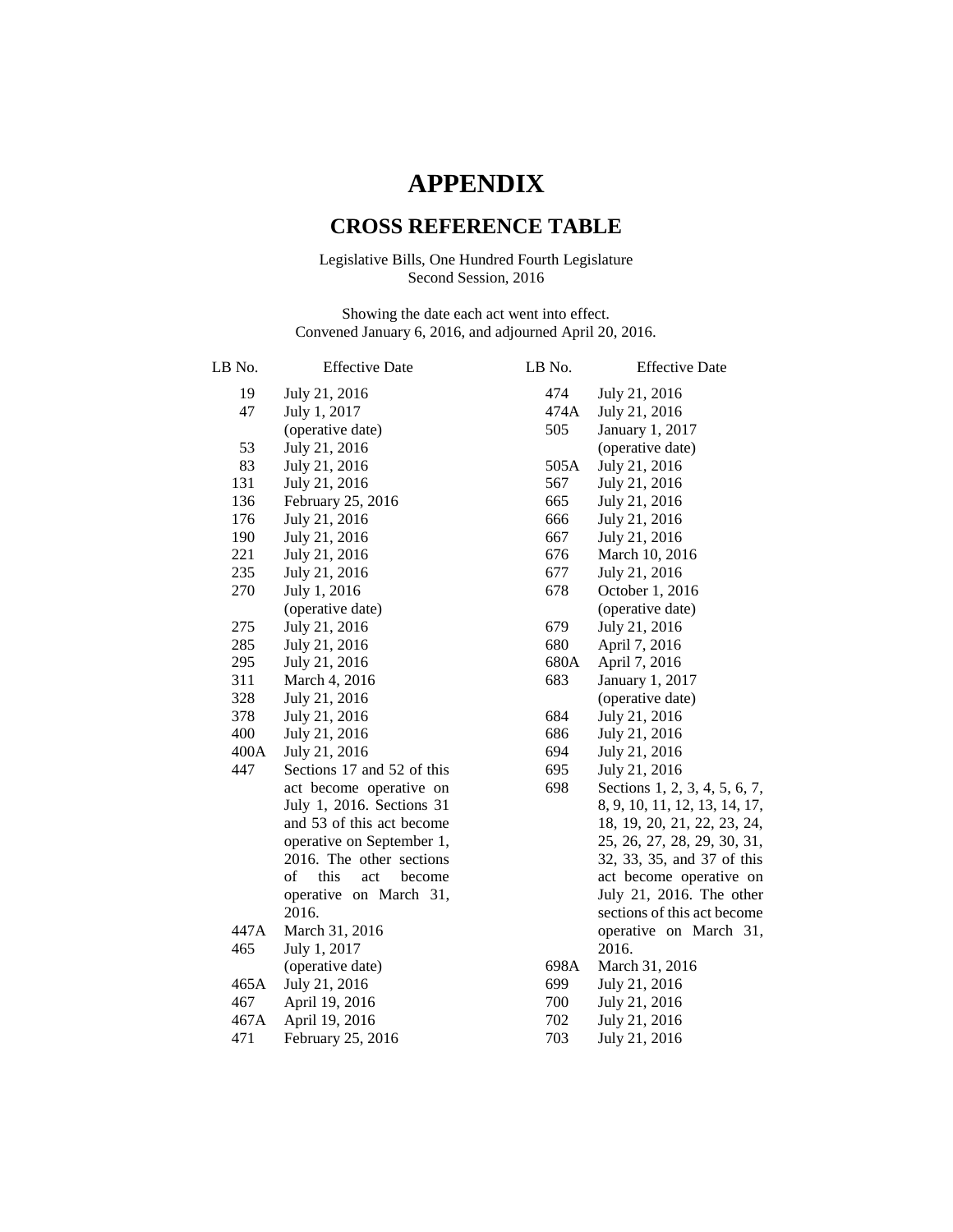| LB No.            | <b>Effective Date</b>                                          |
|-------------------|----------------------------------------------------------------|
| 704<br>710<br>712 | July 21, 2016<br>July 21, 2016<br>July 21, 2016                |
| 716               | July 21, 2016                                                  |
| 718               | July 21, 2016                                                  |
| 721               | January 1, 2017<br>(operative date)                            |
| 722               | July 21, 2016                                                  |
| 722A              | July 21, 2016                                                  |
| 725<br>726        | July 21, 2016<br>July 21, 2016                                 |
| 729               | March 10, 2016                                                 |
| 730               | July 21, 2016                                                  |
| 731               | April 7, 2016                                                  |
| 734               | July 21, 2016                                                  |
| 735<br>736        | July 21, 2016                                                  |
| 737               | July 21, 2016<br>July 21, 2016                                 |
| 742               | July 21, 2016                                                  |
| 744               | July 21, 2016                                                  |
| 745               | July 21, 2016                                                  |
| 746               | Sections 1, 2, 3, 4, 5, 6, 7,<br>8, 9, 10, 11, 12, 13, 14, 15, |
|                   | 16, 19, 20, and 28 of this                                     |
|                   | act become operative on                                        |
|                   | July 1, 2016. The other                                        |
|                   | sections of this act become                                    |
|                   | operative on April 19,<br>2016.                                |
| 746A              | April 19, 2016                                                 |
| 750               | July 21, 2016                                                  |
| 751               | February 25, 2016                                              |
| 753               | July 21, 2016                                                  |
| 754               | July 21, 2016                                                  |
| 754A<br>756       | July 21, 2016<br>July 21, 2016                                 |
| 758               | July 21, 2016                                                  |
| 759               | February 25, 2016                                              |
| 760               | July 21, 2016                                                  |
| 761               | July 21, 2016                                                  |
| 770<br>770A       | April 7, 2016<br>April 7, 2016                                 |
| 771               | July 21, 2016                                                  |
| 772               | Sections 1, 2, 3, 4, 5, 6, 7,                                  |
|                   | 8, 9, 15, and 18 of this act                                   |
|                   | become<br>operative<br>on                                      |
|                   | January 1, 2017. The other<br>sections of this act become      |
|                   |                                                                |

LB No. Effective Date

operative on March 31, 2016.

- 774 Sections 1, 2, 7, 8, 9, 10, and 16 of this act become operative on July 21, 2016. Sections 3, 4, 5, 6, and 17 of this act become operative on October 1, 2016. The other sections of this act become operative on April 19, 2016.
- 774A April 19, 2016

775 January 1, 2016 (operative date)

- 776 Sections 3, 4, 5, and 8 of this act become operative for all taxable years beginning or deemed to begin on or after January 1, 2016, under the Internal Revenue Code of 1986, as amended. Sections 1 and 10 of this act become operative on October 1, 2016. Sections 6 and 11 of this act become operative on January 1, 2017. The other sections of this act become operative on July 21, 2016.
- 778 July 21, 2016 783 January 1, 2017 (operative date) 783A July 21, 2016 784 April 7, 2016 786 July 21, 2016 790 July 21, 2016 794 January 1, 2017 (operative date) 798 July 21, 2016 803 April 19, 2016 807 July 21, 2016 811 January 1, 2017 (operative date) 813 July 21, 2016 814 July 21, 2016
- 814A July 21, 2016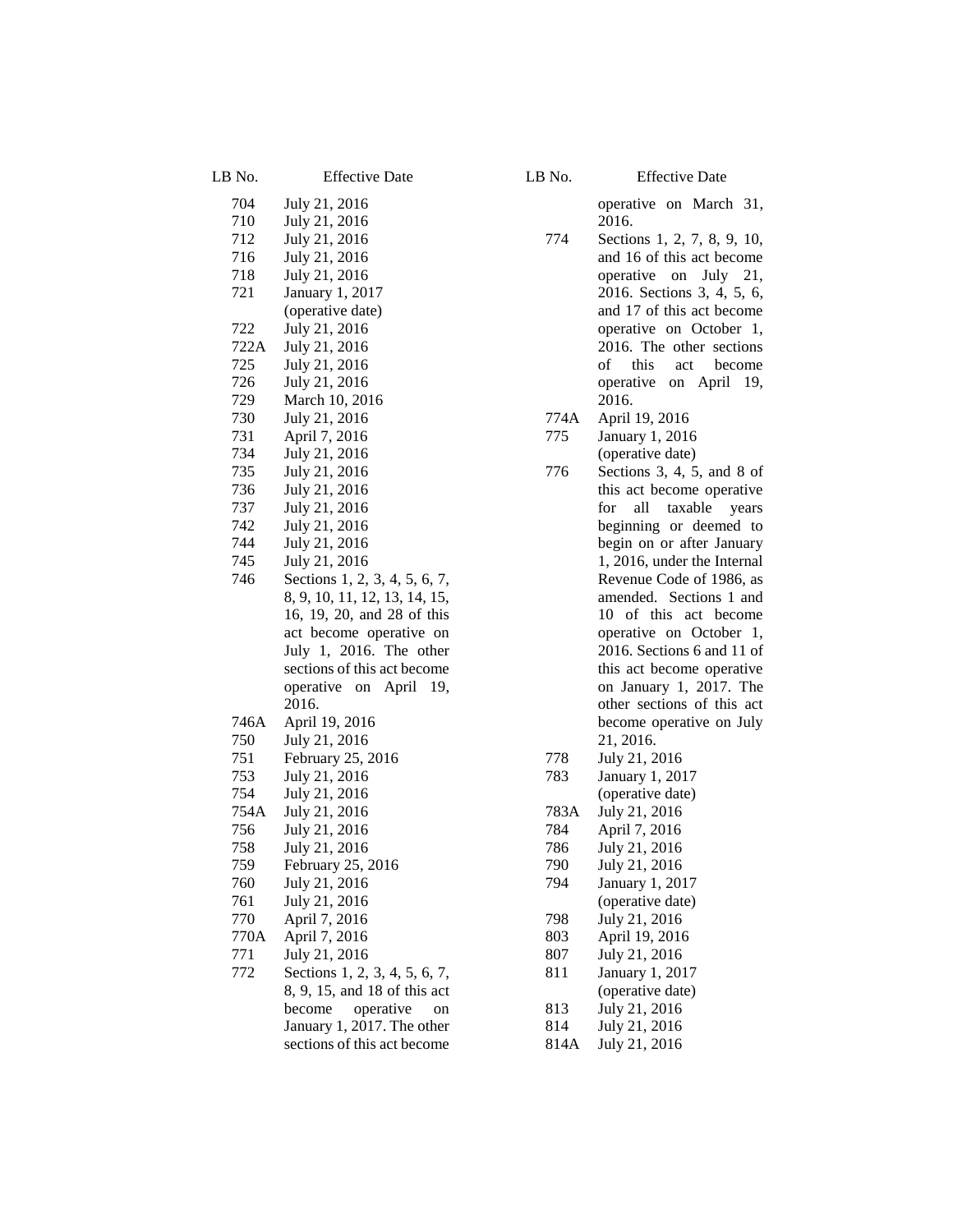| LB No. | <b>Effective Date</b>               | LB No. | <b>Effective Date</b>          |
|--------|-------------------------------------|--------|--------------------------------|
| 816    | July 21, 2016                       | 876    | July 21, 2016                  |
| 817    | July 21, 2016                       | 877    | July 21, 2016                  |
| 821    | July 21, 2016                       | 881    | July 21, 2016                  |
| 823    | April 7, 2016                       | 884    | Sections 1, 2, 3, 4, 5, 6, 7,  |
| 824    | July 21, 2016                       |        | 8, 9, 10, and 25 of this act   |
| 829    | January 1, 2017                     |        | become<br>operative<br>on      |
|        | (operative date)                    |        | October 1, 2016. The other     |
| 830    | July 21, 2016                       |        | sections of this act become    |
| 835    | Sections 1, 2, 3, 4, 5, 6, 7,       |        | operative<br>on<br>July<br>21, |
|        | 8, 9, 10, 11, 12, 13, 14, 15,       |        | 2016.                          |
|        | 16, 17, 18, 19, 20, 21, and         | 886    | July 21, 2016                  |
|        | 31 of this act become               | 886A   | July 21, 2016                  |
|        | operative on January 1,             | 887    | April 8, 2016                  |
|        | 2017. The other sections            | 889    | July 21, 2016                  |
|        | of<br>this<br>become<br>act         | 889A   | July 21, 2016                  |
|        | July 21,<br>operative<br>${\bf on}$ | 891    | July 21, 2016                  |
|        | 2016.                               | 894    | July 21, 2016                  |
| 837    | January 1, 2017                     | 895    | April 8, 2016                  |
|        | (operative date)                    | 897    | July 21, 2016                  |
| 840    | July 21, 2016                       | 898    | July 21, 2016                  |
| 842    | July 21, 2016                       | 899    | July 21, 2016                  |
| 843    | Sections 2, 3, 4, 5, 8, and 9       | 902    | July 21, 2016                  |
|        | of<br>this<br>act<br>become         | 906    | July 21, 2016                  |
|        | operative on July 1, 2017.          | 908    | July 21, 2016                  |
|        | The other sections of this          | 908A   | July 21, 2016                  |
|        | act become operative on             | 909    | July 21, 2016                  |
|        | July 21, 2016.                      | 913    | July 21, 2016                  |
| 851    | July 21, 2016                       | 919    | July 21, 2016                  |
| 851A   | July 21, 2016                       | 919A   | July 21, 2016                  |
| 853    | July 21, 2016                       | 921    | July 21, 2016                  |
| 857    | July 21, 2016                       | 924    | July 21, 2016                  |
| 859    | March 10, 2016                      | 929    | March 10, 2016                 |
| 864    | July 21, 2016                       | 930    | July 21, 2016                  |
| 865    | July 21, 2016                       | 934    | April 19, 2016                 |
| 867    | January 1, 2017                     | 934A   | July 21, 2016                  |
|        | (operative date)                    | 938    | April 19, 2016                 |
| 867A   | July 21, 2016                       | 938A   | April 19, 2016                 |
| 874    | Sections 3, 4, 5, 6, and 10         | 942    | April 8, 2016                  |
|        | this<br>οf<br>act<br>become         | 947    | April 21, 2016                 |
|        | operative on June 1, 2016.          | 948    | July 21, 2016                  |
|        | Sections 1, 2, 7, 8, and 11         | 952    | July 21, 2016                  |
|        | of<br>this<br>act<br>become         | 954    | March 8, 2016                  |
|        | operative<br>on<br>July 21,         | 956    | March 31, 2016                 |
|        | 2016. The other sections            | 957    | March 31, 2016                 |
|        | this<br>become<br>of<br>act         | 958    | July 21, 2016                  |
|        | operative<br>on April 14,           | 959    | April 19, 2016                 |
|        | 2016.                               | 959A   | April 19, 2016                 |
| 875    | July 21, 2016                       | 960    | April 19, 2016                 |
|        |                                     |        |                                |